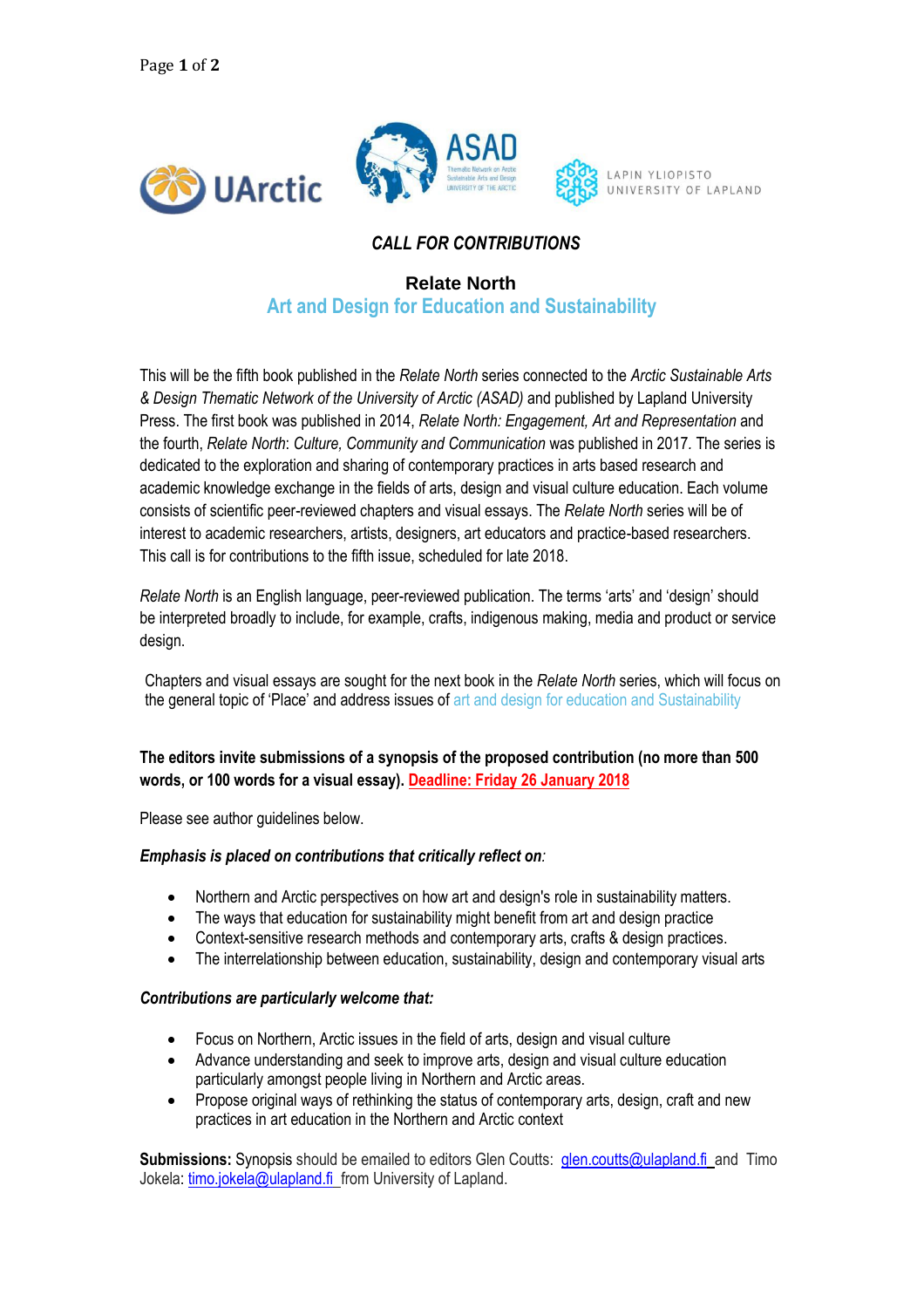## **OUTLINE PRODUCTION SCHEDULE**

- **Deadline for synopsis: 26 January 2018**
- **Authors notified of decisions: 12 February 2018**
	- The editors will review the synopses and invite selected authors to write chapters and visual essays to the next stage (full chapter or visual essay and peer review process).

Editors send synopsis of Book Monday 26 February 2018 to LUP Board for review Complete draft to editors Monday 30 April, 2018 Double blind peer review period Tuesday 1 May – Mon 28 May Final decisions Monday 18 June 2018 Publication December 2018

#### **Review policy** Double blind review

**Guidelines for authors** (for chapters).

Authors should bear in mind the overall themes of the series, **Sustainable Arts and Design in the Arctic** and the **North** when writing.

Chapters should be 5000 (+/- 10%) words. Visual essays should be 1500 words maximum.

*Relate North* uses the APA author-date system of bibliographical referencing. References should be listed alphabetically at the end of the paper and must be adhere to APA conventions.

A short (maximum 80 words) author biographical note is also required. This should not be contained in the article, but can be sent in the same file.

Send text documents in Microsoft Word (.doc) format with low-resolution images embedded to show preferred position (if the chapter or visual essay is accepted high resolution images will be required). Authors are responsible for copyright clearance of images.

Articles may include between 6 - 10 illustrations (images, tables, drawings etc.). Please prioritize all the illustrations with numbers. This will give us flexibility in working with the layout. The final images may be in TIFF, PNG or JPG format (300 dpi, 145mm/1740 pixel width). Title all the files with your full name.

Potential authors may want to consult the previous issues:

Jokela, T., & Coutts, G. (Eds.). (2014). *Relate North 2014: Engagement, Art and Representation.* Rovaniemi: Lapland University Press.

Jokela, T., & Coutts, G. (Eds.). (2015). *Relate North: Art, Heritage & Identity*. Rovaniemi: Lapland University Press.